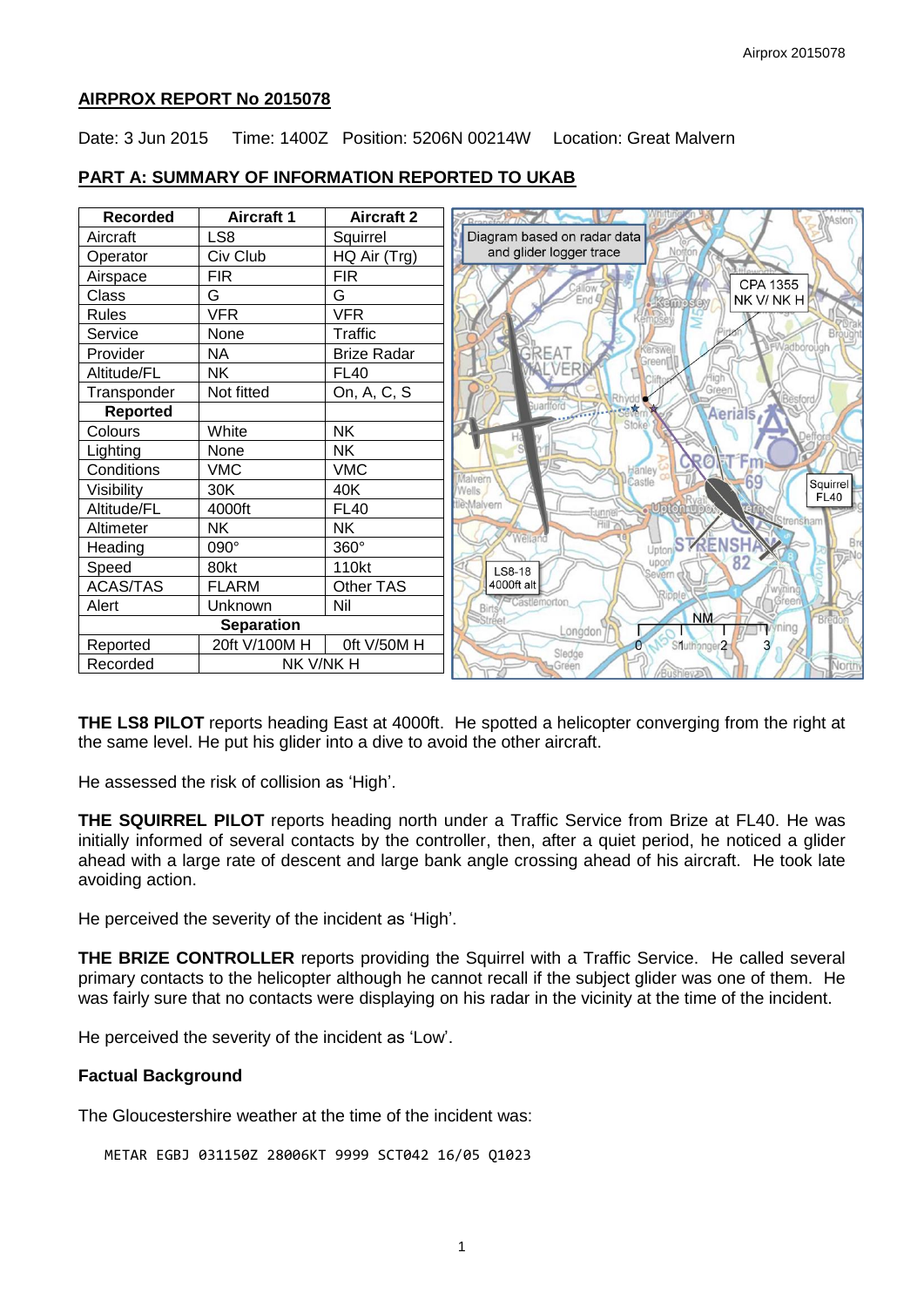### **Analysis and Investigation**

# **Military ATM**

The incident occurred on 3 Jun 2015 at 1400 between a Glider and a Twin Squirrel. The Squirrel was under a Traffic Service with Brize Radar. The Radar Analysis Cell could not capture the glider on radar replay.

At 1337:19 the Squirrel left controlled airspace and was placed under a Traffic Service. The Squirrel requested vectors for Gloucester and Shawbury and was given a heading of 295° at 1337:31. At 1339:59, the Squirrel requested a Deconfliction Service and at 1340:15, the controller replied with: "[Squirrel c/s] *Deconfliction Service avoiding action turn right immediately heading three six zero degrees traffic twelve o'clock seven miles crossing left right no height information*." The controller issued the warning at 1340:29, "[Squirrel callsign] *reduced traffic information from all around due to high traffic density multiple contacts between yourself and Gloucester all manoeuvring no height information believed to be gliders*."

At 1344:01, the Squirrel crew requested a Traffic Service and were subsequently provided vectors for Shawbury of 320°. Three sets of Traffic Information were passed, including at 1347:24: "[Squirrel c/s] *clear of last reported traffic further traffic twelve o clock four miles crossing right left ahead no height information possible glider*."

The CPA was estimated at 1350:50 (Figure 1) although no primary return appeared on radar.



Figure 1: CPA estimated at 1350:50 (Squirrel squawk 3730).

Further sets of Traffic Information were passed at 1351:39 and 1354:37. At 1355:37 the Squirrel crew commented: "*we've just had a glider pop out of the cloud he was a reasonable distance in front of us but there was no warning of* (unintelligible) *that*..." ATC replied at 1355:51 with: "*Roger nothing showing on radar apart from the er traffic I previously called to you which has now passed behind*."

The controller had demonstrated duty of care by providing avoiding action and then Traffic Information to the crew throughout the transit. The service had been reduced due to high traffic density and this had allowed the crew to concentrate on lookout. The glider did not appear on radar replay but the controller had warned of the high glider activity and the crew had focussed on their lookout. TAS did not provide information on the glider as it appears not to have been transponding. The limitations of 'see-and-avoid' are well known, especially with the limited target characteristics of a white glider appearing suddenly against a white cloud background.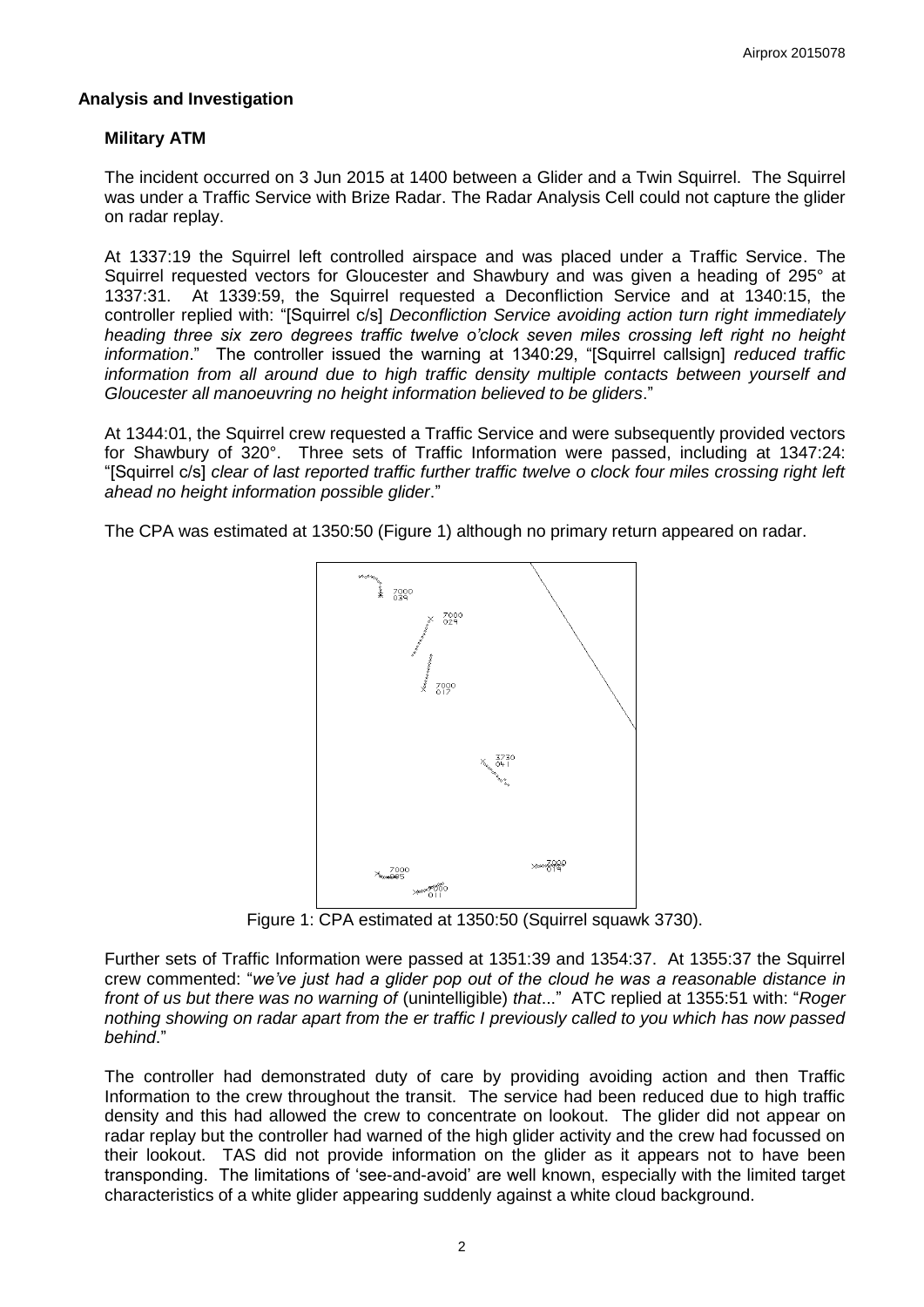## **UKAB Secretariat**

Both pilots had equal responsibility for collision avoidance and not to fly into such proximity as to create a danger of collision.<sup>1</sup> When converging, power-driven heavier-than-air aircraft shall give way to sailplanes.<sup>2</sup>

#### **Comments**

#### **HQ Air Command**

In Class G airspace with gliders often not painting on ATC radar screens, the remaining barriers are CWS (Collision Warning Systems) and lookout. In this case the CWS on each aircraft were incompatible (the Squirrel's TAS is IFF based and FLARM is only visible on other FLARM equipment) so look out was the remaining barrier. The Squirrel had 3 POB and had made efforts to improve his situational awareness knowing of the intense glider activity (he had requested to descend below cloud so that he could take a traffic service and the handling pilot had stopped using his visor to simulate IF). Even after these efforts, neither ATC nor the Squirrel pilot were aware of this specific glider's presence until the late sighting and avoidance action was taken.

# **BGA**

It seems likely that both aircraft were operating close to the reported cloudbase of 4200ft which can make any aircraft difficult to see. Both pilots are to be commended for their prompt avoiding action.

#### **Summary**

An Airprox was reported when a LS8 glider and a Squirrel flew into proximity on 3<sup>rd</sup> June 2015. The glider was operating under VFR in VMC with no ATC service. The Squirrel was operating under VFR in VMC under a Traffic Service from Brize Radar.

#### **PART B: SUMMARY OF THE BOARD'S DISCUSSIONS**

Information available consisted of reports from the pilots of both aircraft, transcripts of the relevant RT frequencies, radar photographs/video recordings, reports from the air traffic controllers involved and reports from the appropriate ATC and operating authorities.

The Board commended the Brize Radar Controller for providing timely traffic information to the Squirrel crew on multiple targets, believed to be gliders, and commented that this had undoubtedly raised the level of situational awareness of the Squirrel crew as they prioritised their lookout accordingly. Unfortunately, the glider in question was not seen on radar, and so no warning could be given. Notwithstanding, the fact that all three crew members were made aware of the presence of returns in the vicinity of their flight path was considered instrumental in concentrating their lookout.

The Board then turned again to the issue of electronic conspicuity. They noted that the glider was fitted with FLARM, whilst the Squirrel's TAS was only compatible with aircraft fitted with and employing SSR equipment. Noting that glider power issues meant that they could not be relied on to squawk SSR even if fitted, some members wondered whether the MOD were considering fitment of P-FLARM to their helicopter fleet given that there was likely conflict with gliders given that they both regularly operated in the same height bands. The JHC Board member commented that, although the MOD was looking at various options, the cost benefit of fitting P-FLARM to the Squirrel fleet was perceived as small because, historically, there had been few conflicts with gliders.

 $\overline{\phantom{a}}$ 

<sup>1</sup> SERA 3205 (Proximity)

 $2$  SERA 3210 (Right of way)